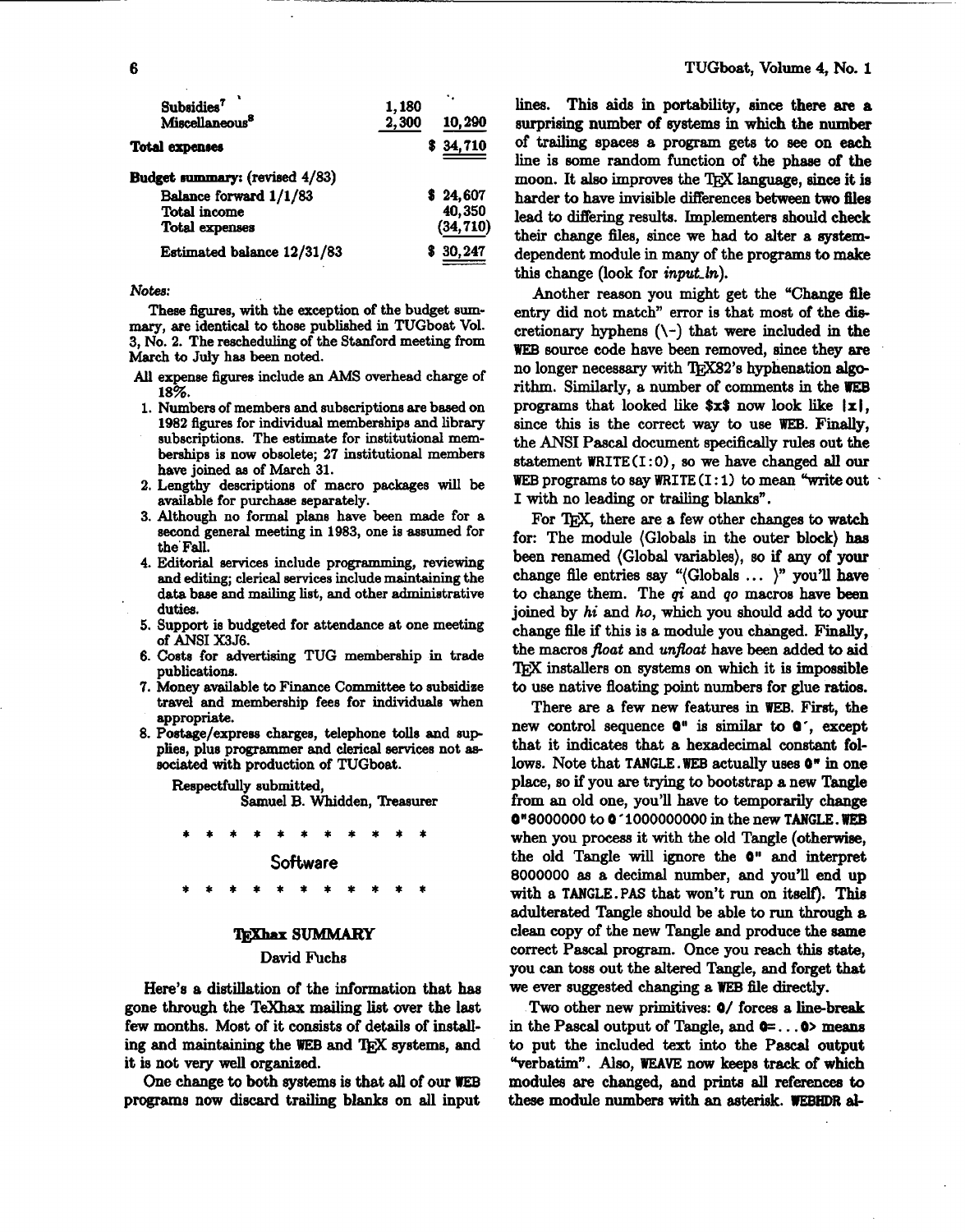lows you to output only the changed modules, **so**  you can make a short listing of only the modules you changed, by using your change file to put **"\let\msybe=\if** f **alse"** in limbo at the beginning of the WEB program. See the latest TOPS-20 TRX change file for an example of this.

The new TANGLE .WEB uses the new **0** feature, while the old versions of Tangle will ignore it **as** an unknown control code. Thus if you are bootstrap ping to the new Tangle by using an old Tangle, your first new TANGLE. PAS will not quite agree with the TANGLE. **PAS** that you get after running the first new TANGLE.PAS on the new TANGLE.WEB. But the difference is only in the debug-breakpoint code, and doesn't alter the meaning of the Pascal program, so **this** won't cause any special trouble.

A number of people have pointed out deficiencies in the way change files are done. For instance, it is not too convenient to change a single line in the middle of a module. There is also some sentiment for a system in which you list **all** of the lines you **are**  changing, so that Tangle/Weave would detect the case where you get a new version of the program and one of the modules which you have in your change file has been altered (so your change might no longer be correct). I personally favor this approach, but we don't have the manpower to consider implementing this right now.

A note of caution on Tangle: More than one person has tried altering Tangle to produce **all** lower case output. **This** is dangerous business, because Tangle's code for collapsing constants looks in the output buffer for the strings "DW' and "MOD". Thus, you **can** get incorrect results if you change Tangle such that "div" and "mod" might end up in the **butfer.** 

Tangle's output **is** now a bit different than it used to be. **Firat** of **all,** line breaks occur at semi-colons or right braces whenever possible. Also, comments are inserted showing where each fragment of code came from. For instance, part of the **Pascal** output might look like:

```
. ..Ci23:3 Foo; (456:)
```

```
Bar; <:4563 More; (:123) .. .
```
This means that module number 123 looked something like this:

```
Foo; . 
(Another module) 
More;
```
And module 456, called (Another module), consisted of the single line:

### Bar;

**Thus,** it is now easy to **tell** where each piece of Pascal code came from. We intend to use this information

**with** the data gathered in the statement counting experiment to find out how much of the total **run**time of TFX82 each individual module accounts for.

Note that the **new** output format implies that **each** program produced by Tangle is of the form:

$$
\{xxx:\} \text{ PROGRAM } ZZZ; \ \ldots \text{ END. } \{:\text{yyy}\}
$$

The Pascal manual and the ANSI standard are not specific about whether a program can end with a comment, but no one haa yet reported this to be a problem.

Here's a problem that a few TFX installers are facing, having to do with evaluation of expressions. Consider:

```
program expres(output);
true \, switch = 0.05535;var s, t: sixteenbit; i, j: integer;
procedure p(k:integer);
begin wite(k) end; 
begin 
     s := 65535; i := s + 10; p(i);8em \t{t} := 10; \t{i} := s + t; \t{p}(i);8em p(s + t); p(65535 + 10);
```
end.

This program should print out 65545 four times. We have heard reports of a few compilers that **try** to **op**  timise some of the expression evaluations to be sixteen bit calculations, and produce the wrong result in some of these cases. The new **ANSI** Pascal standard document specifically says that all expressions have to be computed to full integer precision, so the compilers in question are in the wrong. This does not bode well for aixteen-bit **systems** with a "LONG INTEGER" type, however, since even if you **use** your change 6le to change **all** integer variables to LONG INTEGER, the compiler might not do the above cad culations correctly.

Us folks at Stanford are interested in addressing any bugs you may find in any of our WEB pro**grams.** The bug report format we most appreciate is "Module X in program Y is wrong because **2." If**  you have found that a bug exists in TEX82, but you can't locate the cause, then it would help for us to look at all the data. We need input files as well as the log file. If you say **\tracingall**, TEX gives its most verbose output. So please turn everything on. look at all the data. We need input 6les **as** well as most verbose output. So please turn everything on, in the vicinity of whatever bug you're diagnosing; this **makes** it much easier to pinpoint the problem.

In the same vein, please aend a note if you come across any supposedly non-system-dependent modules in TEX that you find you had to change. **They** might be appropriate to be added to the index under "system dependent", or we may alter them **so**  they aren't **ayetern** dependent any more.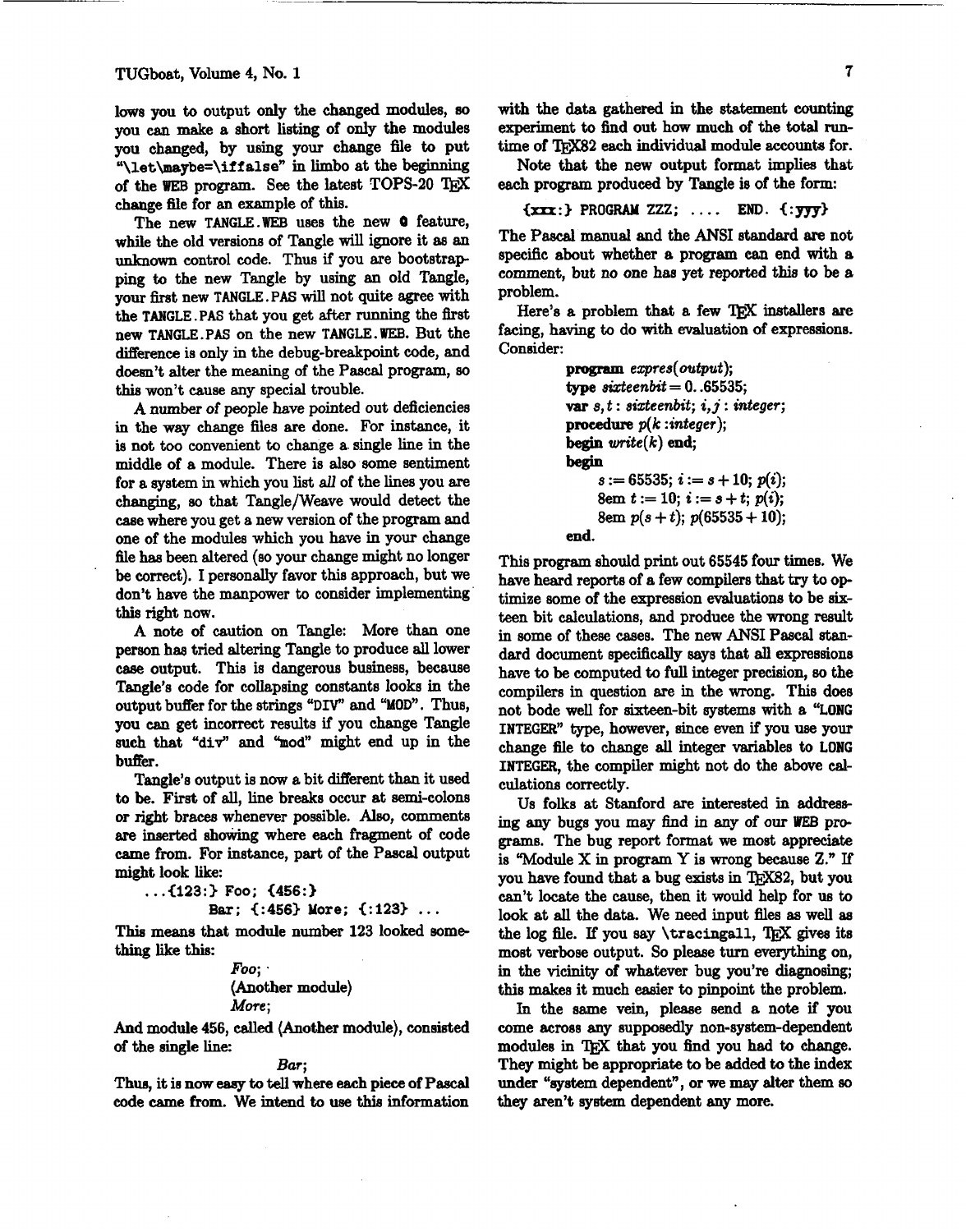A hint for installers/maintainers: One trick I use is to keep a copy of Prof. Knuth's change file for the Sail system. Whenever there is a new TFX, I look to **see** where his new change flle is different from his old one, and I check my change file for TOPS-20 to see if it needs a similar alteration. You can do the same thing by keeping a copy of the TOPS-20 change flle, and seeing when it changes. Actually, now that things are pretty settled down, it is probably easier just to check **TeX82.** BUG to **see**  which modules have been changed, to check whether your system-dependent stuff is impacted. I also save a copy of all the **WEB** programs, **so** that when new ones come, I can find all the changes, but this has not been necessary very often.

Advice on making your TFX efficient: It is important that all records are declared such that they will be packed efficiently **into** memory. Referring to Module 110 in the brown Version 0 listing of T<sub>E</sub>X, note how the type memory-word is made. The hope is that your compiler will use 32 bits of storage for each memory\_word. Well, one of the variants of memory\_word, glue\_ratio, is a real. In Pascal/VS, for instance, a real is allotted a double-word, which blows it right there. The proper thing to do in that case is to change the definition of glue-ratio in module 106 to be a short-real **(in** the change file, of **course).** 

Similarly, VS Pascal insists that if you really wanted a variable declared 0. .255 to occupy a byte instead of a word, you have to say

## foo: **packed** 0. .255

(note that the placement of the reserved word packed is non-standard). So, to get TEX down to a reasonable size, you'll have to change the definitions of quarter\_word, half\_word, and perhaps even two-choices and four-choices in module 110. This **sort** of change might be appropriate in other places too, but because most of memory is taken up by memory-words, it shouldn't be crucial.

After your TFX port has passed the TRIP test, you should turn off run-time debug support. For production TFX it shouldn't be necessary to do bounds checking, uninitialized variable checking, and the like. Of **course,** if you run into an apparent bug, you'll probably want to turn it back on to help trace the problem as far as possible before reporting it to Stanford (hint, hint).

Advice on porting TEX: First, make sure to consider the modules that **are** listed in the index under 'Dirty Pascal'. A few of these modules are debug**ging** code that look through the big **%em"** array, and are considered dirty because they read from variants that weren't written into. That is, TEX may'have done **MEAll01'.** SC : =O . *0,* but a dirty **module**  might **WRITE (MEM [Ol** , **INTI. Tbia has** worked OK on **all** machines we've run into so far, but one **can**  imagine an architecture in which it would cause a problem. Of course, normal users will never run into this code—it's only for TFX installers/debuggers.

The dirty module (Display the value of glue-set(p)) requires a little special attention. **On**  our system, if glue\_set(p) was erroneously set to a pattern of bits that did not represent a legal floating point value, due to a bug in TFX, then our run-time system would blow up while trying to print out ite value. **In** order to make the code robust in the face of such bugs, **so** that the person trying to **find the**  origin of the bug would be able to continue the job and use TFX82's internal debugging support to look around for further clues, the **module** in question **was**  changed so that it first looked at glue-set(p) **as** an integer and figured out whether it **was** a legal floating point number. If not, it simply prints "?.?" instead of  $write(glue_set(p))$ . Of course, this is very system-dependent. On other computers, it may be appropriate to remove this **test,** but it **will** certainly be true that you'll at least have to change it.

Other than the debugging modules mentioned above, TFX should never read from a different variant than it writes **into** in any **record. Also,**  TEX should never refer to an **uninitidised** variable, except for the variable ready-already. **The**  details about ready-already are pretty well **covered**  in the section of the T<sub>RX</sub> program titled "The Main Program."

Different systems have different conventions about 110 to the user's terminal. **On** some eystems, INPUT is hardwired to the keyboard, OUTPUT is the screen, and that's it. On others, there might be another built-in file that is hardwired to the screen, and **INPUT** and **OUTPUT** might always refer to **disk flea.** Another possibility is that the program **can**  dynamically tell the system which **flea** should be associated with the terminal, and which with the disk. The 'QjXware programs and 'QjX iteelf **try** to be flexible enough to deal with **all these poeeib'itiw.**  Consider TFtoPL, which mentions three files in its program statement in module 2: tfm\_file, *pl\_file* and output. Module 2 also mentions that all of the writ**ing** to the output file goes through the **print** and *print-ln* macros; so if you have a **system,** say, where output to the **terminal** must go to **file ttg,** then you **can** change the dehitions **to:** 

> 0d  $print(\#) == write(tty, \#)$ 0d print\_ln(#)==write\_ln(tty,#)